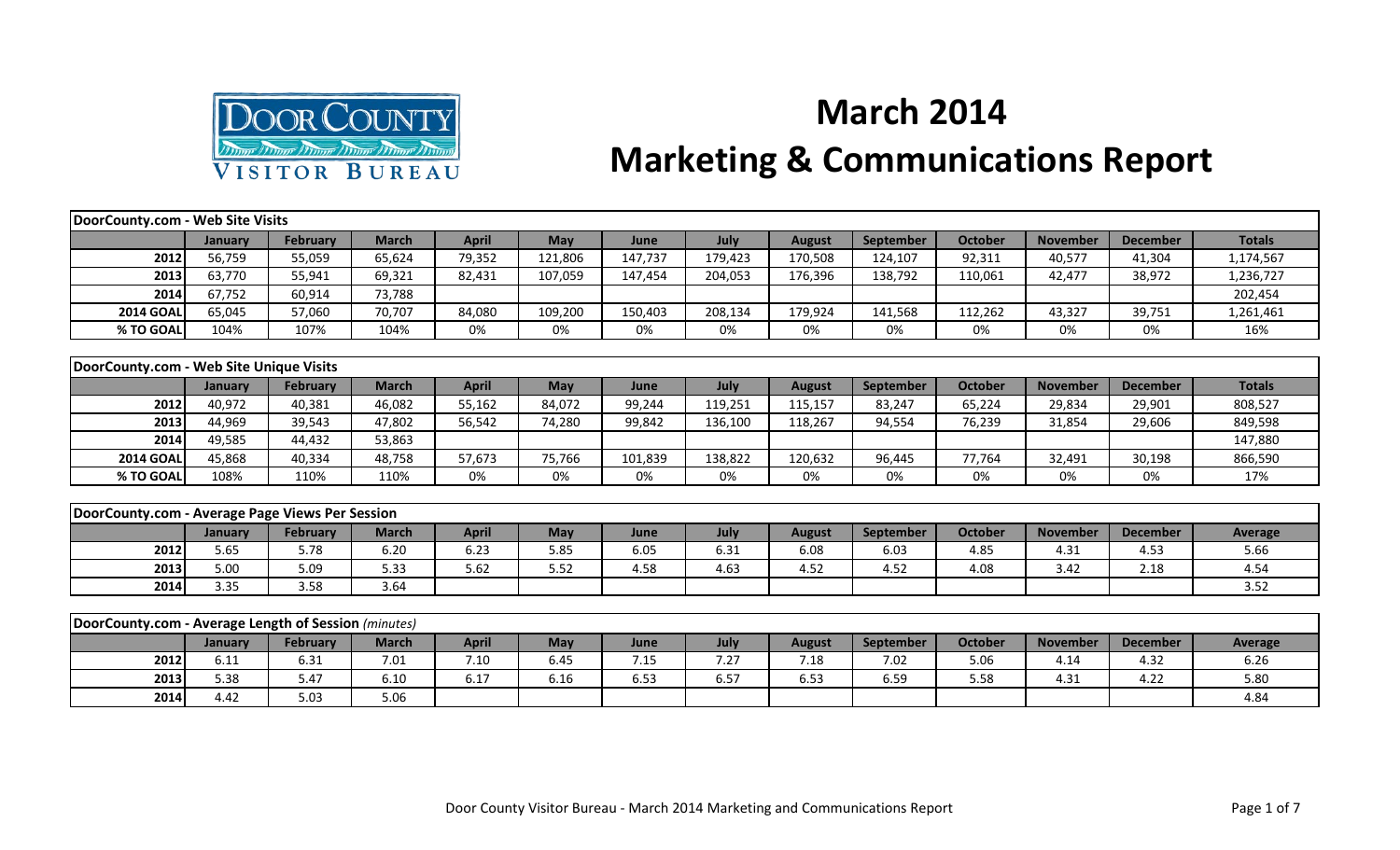| DoorCounty.com - Mobile Web Site Useage                     |                                 |                 |                 |              |                            |                                                     |         |               |           |                          |                                        |                 |                   |
|-------------------------------------------------------------|---------------------------------|-----------------|-----------------|--------------|----------------------------|-----------------------------------------------------|---------|---------------|-----------|--------------------------|----------------------------------------|-----------------|-------------------|
|                                                             | January                         | <b>February</b> | <b>March</b>    | <b>April</b> | <b>May</b>                 | June                                                | July    | <b>August</b> | September | <b>October</b>           | <b>November</b>                        | <b>December</b> | <b>Totals</b>     |
| 2012                                                        | 7,014                           | 6,861           | 9,092           | 11,831       | 20,398                     | 27,585                                              | 37,251  | 33,290        | 25,185    | 18,002                   | 8,146                                  | 9,681           | 214,336           |
| 2013                                                        | 15,219                          | 13,336          | 16,952          | 19,449       | 30,015                     | 49,594                                              | 69,397  | 61,021        | 47,761    | 38,867                   | 7,934                                  | 7,333           | 376,878           |
| 2014                                                        | 23,872                          | 10,927          | 28,446          |              |                            |                                                     |         |               |           |                          |                                        |                 | 63,245            |
|                                                             |                                 |                 |                 |              |                            |                                                     |         |               |           |                          |                                        |                 |                   |
| DoorCounty.com - Top Ten Most Requested Pages for the Month |                                 |                 |                 |              |                            |                                                     |         |               |           |                          |                                        |                 |                   |
| 1) Home Page                                                |                                 |                 |                 |              |                            | 5) /plan-your-trip/visitor-guide                    |         |               |           | 9) /newsletter           |                                        |                 |                   |
| 2) /where-to-stay                                           |                                 |                 |                 |              | 6) /plan-your-trip         |                                                     |         |               |           |                          | 10) /where-to-stay/log-cabin-log-house |                 |                   |
| 3) / events                                                 |                                 |                 |                 |              |                            | 7) /seasonal-promotions-directory/nature-of-romance |         |               |           |                          |                                        |                 |                   |
| 4) /what-to-do                                              | 8) /where-to-stay/cottage-house |                 |                 |              |                            |                                                     |         |               |           |                          |                                        |                 |                   |
|                                                             |                                 |                 |                 |              |                            |                                                     |         |               |           |                          |                                        |                 |                   |
| DoorCounty.com - Top Ten Sources                            |                                 |                 |                 |              |                            |                                                     |         |               |           |                          |                                        |                 |                   |
| 1) google/organic                                           |                                 |                 |                 |              | 5) yahoo/organic           |                                                     |         |               |           | 9) facebook.com/referral |                                        |                 |                   |
| 2) Direct<br>6) google/cpc<br>10) MNIMediaNetwork/728x90    |                                 |                 |                 |              |                            |                                                     |         |               |           |                          |                                        |                 |                   |
| 3) bing/organic<br>7) r.search.yahoo.com/referral           |                                 |                 |                 |              |                            |                                                     |         |               |           |                          |                                        |                 |                   |
| 4) DoorCounty/Email                                         |                                 |                 |                 |              | 8) m.facebook.com/referral |                                                     |         |               |           |                          |                                        |                 |                   |
|                                                             |                                 |                 |                 |              |                            |                                                     |         |               |           |                          |                                        |                 |                   |
|                                                             |                                 |                 |                 |              |                            |                                                     |         |               |           |                          |                                        |                 |                   |
| <b>Social Media: Facebook</b>                               |                                 |                 |                 |              |                            |                                                     |         |               |           |                          |                                        |                 |                   |
| <b>Impressions</b>                                          | January                         | <b>February</b> | <b>March</b>    | <b>April</b> | May                        | June                                                | July    | <b>August</b> | September | October                  | <b>November</b>                        | <b>December</b> | <b>Totals</b>     |
| 2012                                                        | 191,394                         | 198,686         | 198,684         | 163,672      | 215,057                    | 218,996                                             | 219,603 | 233,092       | 211,142   | 174,245                  | 825,198                                | 1,156,708       | 4,006,477         |
| 2013                                                        | 705,864                         | 438,515         | 508,267         | 913,060      | 718,887                    | 731,781                                             | 862,530 | 3,417,990     | 906,036   | 973,792                  | 789,279                                | 757,391         | 11,723,392        |
| 2014                                                        | 1,072,474                       | 786,549         | 1,256,786       |              |                            |                                                     |         |               |           |                          |                                        |                 | 3,115,809         |
| <b>Post Views</b>                                           | January                         | <b>February</b> | <b>March</b>    | <b>April</b> | May                        | June                                                | July    | <b>August</b> | September | <b>October</b>           | <b>November</b>                        | <b>December</b> | <b>Totals</b>     |
| 2012                                                        | 42,566                          | 44,999          | 52,921          | 46,245       | 41,652                     | 47,465                                              | 61,081  | 75,506        | 63,265    | 45,846                   | 213,729                                | 324,232         | 1,059,507         |
| 2013                                                        | 201,757                         | 153,573         | 235,988         | 421,933      | 397,823                    | 339,344                                             | 694,065 | 837,676       | 661,885   | 555,945                  | 75,063                                 | 403,674         | 4,978,726         |
| 2014                                                        | 207,464                         | 240,304         | 426,235         |              |                            |                                                     |         |               |           |                          |                                        |                 | 874,003           |
| <b>Page Views</b>                                           | January                         | <b>February</b> | <b>March</b>    | <b>April</b> | May                        | June                                                | July    | <b>August</b> | September | <b>October</b>           | <b>November</b>                        | <b>December</b> | <b>Totals</b>     |
| 2012                                                        | 2,485                           | 3,072           | 2,377           | 1,735        | 2,383                      | 2,542                                               | 1,382   | 1,227         | 1,222     | 2,312                    | 3,948                                  | 2,432           | 27,117            |
| 2013                                                        | 3,372                           | 2,134           | 3,474           | 8,976        | 5,164                      | 5,398                                               | 6,440   | 7,471         | 7,069     | 4,702                    | 1,637                                  | 1,870           | 57,707            |
| 2014                                                        | 11,533                          | 13,566          | 3,181           |              |                            |                                                     |         |               |           |                          |                                        |                 | 28,280            |
| "Talking about this"                                        | January                         | <b>February</b> | <b>March</b>    | <b>April</b> | <b>May</b>                 | June                                                | July    | <b>August</b> | September | October                  | <b>November</b>                        | <b>December</b> | <b>Totals</b>     |
| 2012                                                        | 1,228                           | 848             | 617             | 400          | 736                        | 694                                                 | 656     | 1,612         | 2,187     | 2,575                    | 8,622                                  | 6,402           | 26,577            |
| 2013<br>2014                                                | 10,392<br>18,365                | 7,919<br>2,593  | 8,284<br>26,711 | 9,445        | 10,709                     | 11,474                                              | 14,225  | 41,084        | 19,793    | 26,352                   | 16,522                                 | 19,697          | 195,896<br>47,669 |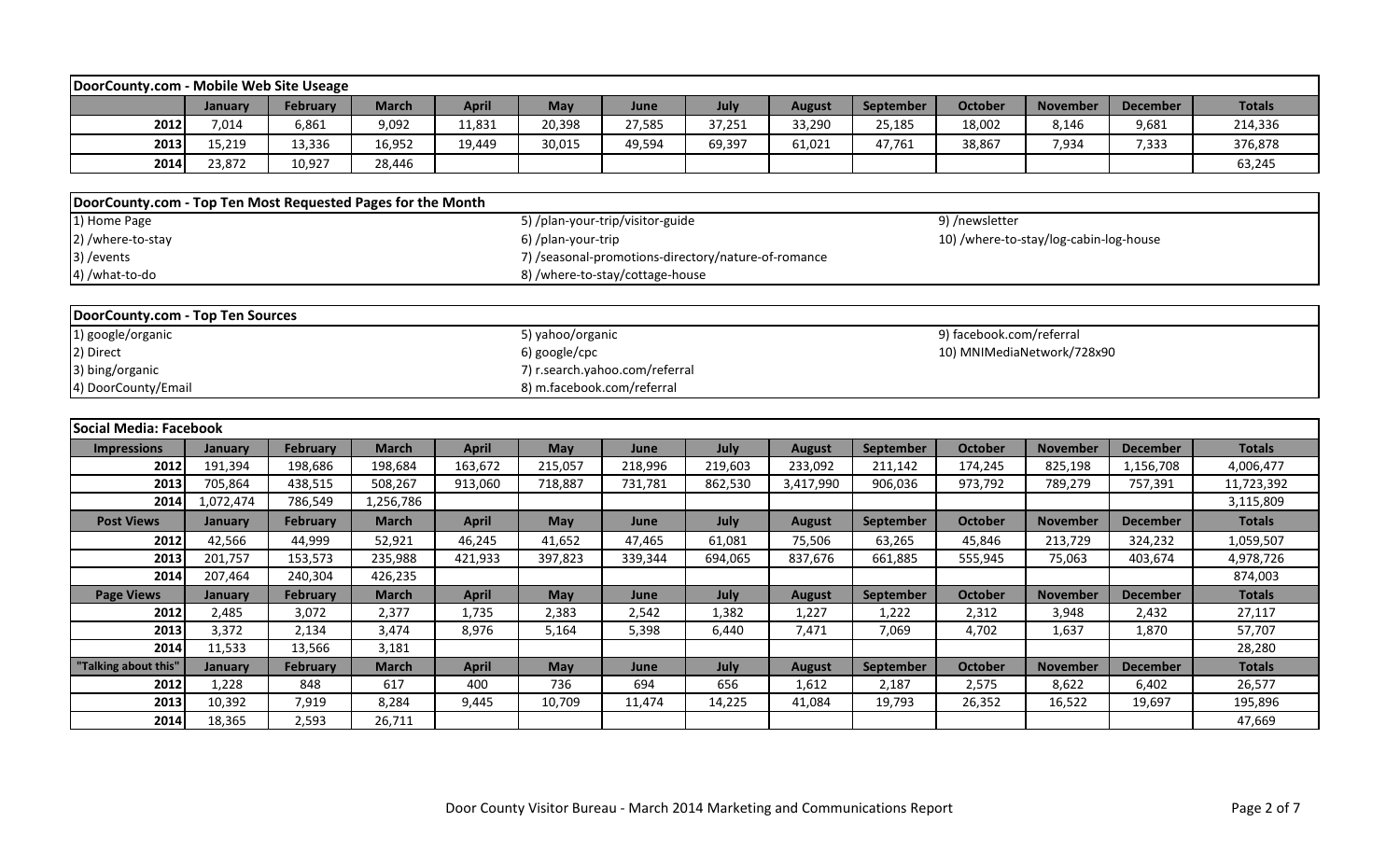| Social Media: Twitter Followers                                  |                |                                    |                                                                                               |              |         |         |         |               |           |                             |                 |                 |                        |
|------------------------------------------------------------------|----------------|------------------------------------|-----------------------------------------------------------------------------------------------|--------------|---------|---------|---------|---------------|-----------|-----------------------------|-----------------|-----------------|------------------------|
|                                                                  | January        | <b>February</b>                    | <b>March</b>                                                                                  | <b>April</b> | May     | June    | July    | <b>August</b> | September | <b>October</b>              | <b>November</b> | <b>December</b> | <b>Annual % Growth</b> |
| 2012                                                             | 1,352          | 1,392                              | 1,430                                                                                         | 1,427        | 1,514   | 1,559   | 1,625   | 1,668         | 1,702     | 1,764                       | 1,795           | 1,833           | 36%                    |
| 2013                                                             | 1,833          | 1,975                              | 2,032                                                                                         | 2,109        | 2,187   | 2,235   | 2,340   | 2,402         | 2,426     | 2,479                       | 2,537           | 2,589           | 41%                    |
| 2014                                                             | 2,654          | 2,701                              | 2,747                                                                                         |              |         |         |         |               |           |                             |                 |                 |                        |
|                                                                  |                |                                    |                                                                                               |              |         |         |         |               |           |                             |                 |                 |                        |
| Social Media: Insider Expert Blog Page Views                     |                |                                    |                                                                                               |              |         |         |         |               |           |                             |                 |                 |                        |
|                                                                  | January        | <b>February</b>                    | <b>March</b>                                                                                  | <b>April</b> | May     | June    | July    | <b>August</b> | September | <b>October</b>              | <b>November</b> | <b>December</b> | <b>Totals</b>          |
| 2012                                                             | 831            | 816                                | 584                                                                                           | 495          | 673     | 788     | 1,143   | 1,003         | 619       | 632                         | 358             | 336             | 8,278                  |
| 2013                                                             | 337*           | 1,107                              | 2,238                                                                                         | 3,359        | 3,788   | 3,458   | 4,580   | 4,730         | 2,990     | 3,111                       | 1,868           | 976             | 32,542                 |
| 2014                                                             | 2,160          | 2,141                              | 3,525                                                                                         |              |         |         |         |               |           |                             |                 |                 | 7,826                  |
|                                                                  |                |                                    | *In February 2013 the <i>Insider Expert</i> blog views replaced the former staff blog numbers |              |         |         |         |               |           |                             |                 |                 |                        |
|                                                                  |                |                                    |                                                                                               |              |         |         |         |               |           |                             |                 |                 |                        |
| <b>Pay-Per-Click Results</b>                                     |                |                                    |                                                                                               |              |         |         |         |               |           |                             |                 |                 |                        |
|                                                                  | January        | February                           | <b>March</b>                                                                                  | <b>April</b> | May     | June    | July    | <b>August</b> | September | <b>October</b>              | <b>November</b> | <b>December</b> | <b>Totals</b>          |
| 2012                                                             |                | 2012 program started in April      |                                                                                               | 4,419        | 5,573   | 6,411   | 6,453   | 4,845         | 5,718     | 4,906                       | 3,321           | 3,882           | 45,528                 |
|                                                                  |                | 2013 2013 Program started in March | 3,222                                                                                         | 3,797        | 5,110   | 4,532   | 4,997   | 4,945         | 4,108     | 4,033                       | 3,156           | n/a             | 37,900                 |
| 2014                                                             | 2,432          | 2,748                              | 3,473                                                                                         |              |         |         |         |               |           |                             |                 |                 | 8,653                  |
|                                                                  |                |                                    |                                                                                               |              |         |         |         |               |           |                             |                 |                 |                        |
| Door County E-Newsletter - Number of E-Mails Sent (with remails) |                |                                    |                                                                                               |              |         |         |         |               |           |                             |                 |                 |                        |
|                                                                  | January        | February                           | <b>March</b>                                                                                  | <b>April</b> | May     | June    | July    | <b>August</b> | September | <b>October</b>              | <b>November</b> | <b>December</b> |                        |
| 2012                                                             | 437,876        |                                    |                                                                                               |              |         |         |         |               |           |                             |                 |                 | <b>Totals</b>          |
|                                                                  |                | 429,892                            | 422,016                                                                                       | 416,363      | 423,591 | 431,349 | 429,697 | 424,671       | 216,240*  | 411,531                     | 195,130         | 330,394         | 4,568,750              |
| 2013                                                             | 326,396        | 321,595                            | 319,699                                                                                       | 308,619      | 332,534 | 336,442 | 311,189 | 342,967       | 319,249   | 322,423                     | 308,090         | 306,833         | 3,856,036              |
| 2014                                                             | 310,665        | 304,504                            | 260,265                                                                                       |              |         |         |         |               |           |                             |                 |                 | 875,434                |
|                                                                  |                |                                    |                                                                                               |              |         |         |         |               |           | *Remail happened in October |                 |                 |                        |
|                                                                  |                |                                    |                                                                                               |              |         |         |         |               |           |                             |                 |                 |                        |
| Door County E-Newsletter - Open Rates                            |                |                                    |                                                                                               |              |         |         |         |               |           |                             |                 |                 |                        |
|                                                                  | January        | <b>February</b>                    | <b>March</b>                                                                                  | <b>April</b> | May     | June    | July    | <b>August</b> | September | <b>October</b>              | <b>November</b> | <b>December</b> | Average                |
| 2012                                                             | 16.67%         | 12.70%                             | 14.10%                                                                                        | 17.20%       | 19.90%  | 13.30%  | 15.40%  | 17.20%        | 17.90%    | 16.90%                      | 15.80%          | 15.50%          | 16.05%                 |
| 2013                                                             | 19.90%         | 20.60%                             | 20.00%                                                                                        | 21.10%       | 25.20%  | 21.10%  | 21.40%  | 24.00%        | 23.80%    | 24.80%                      | 24.10%          | 22.00%          | 22.33%                 |
| 2014                                                             | 25.30%         | 24.20%                             | 31.70%                                                                                        |              |         |         |         |               |           |                             |                 |                 | 27.07%                 |
|                                                                  |                |                                    |                                                                                               |              |         |         |         |               |           |                             |                 |                 |                        |
| Door County E-Newsletter - Click Thru's                          |                |                                    |                                                                                               |              |         |         |         |               |           |                             |                 |                 |                        |
|                                                                  | January        | February                           | <b>March</b>                                                                                  | <b>April</b> | May     | June    | July    | <b>August</b> | September | <b>October</b>              | <b>November</b> | <b>December</b> | <b>Average</b>         |
| 2012                                                             | 3.86%          | 2.80%                              | 2.00%                                                                                         | 2.10%        | 2.80%   | 1.60%   | 2.10%   | 1.70%         | 2.30%     | 1.70%                       | 2.00%           | 1.30%           | 2.19%                  |
| 2013<br>2014                                                     | 2.80%<br>2.90% | 2.70%<br>2.30%                     | 2.70%<br>4.40%                                                                                | 3.00%        | 4.20%   | 3.30%   | 3.40%   | 3.50%         | 3.80%     | 3.20%                       | 2.80%           | 1.90%           | 3.11%<br>3.20%         |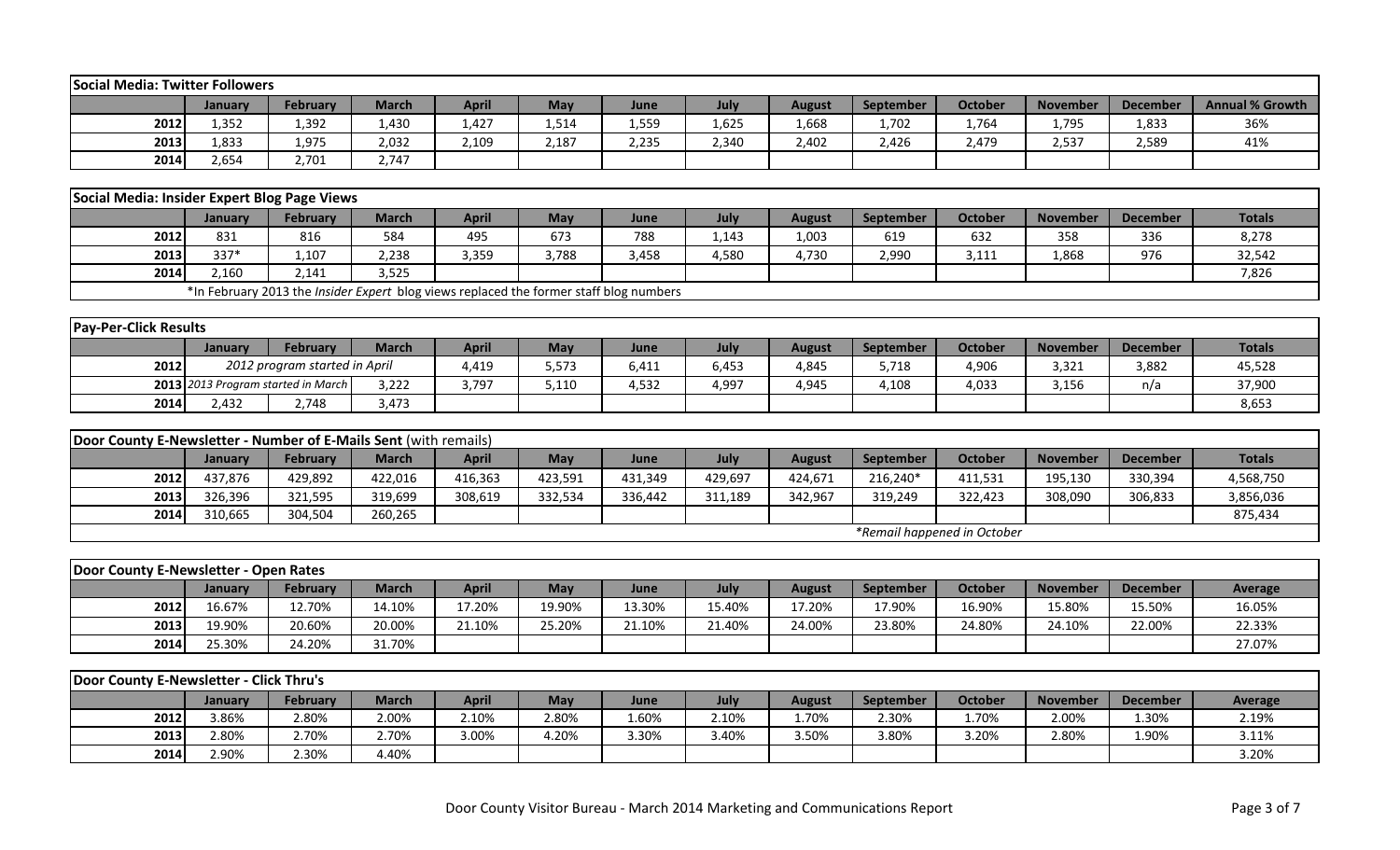| <b>Advertising - Programs &amp; Campaigns</b>                        |                           |                 |              |                               |            |                                     |            |               |                                                                         |                |                 |                 |               |
|----------------------------------------------------------------------|---------------------------|-----------------|--------------|-------------------------------|------------|-------------------------------------|------------|---------------|-------------------------------------------------------------------------|----------------|-----------------|-----------------|---------------|
|                                                                      | January                   | <b>February</b> | <b>March</b> | <b>April</b>                  | May        | June                                | July       | <b>August</b> | September                                                               | <b>October</b> | <b>November</b> | <b>December</b> |               |
| 2012                                                                 | Image/NOR                 | <b>NOR</b>      | Image        | Image/FOB*                    | Image/FOB* | Image/LGBT                          | Image/LGBT | Image/LGBT    | Im/LGBT/SDSD                                                            | Image/SDSD     | Im/HHN/LGBT     | Image           |               |
| 2013                                                                 | Image/NOR                 | <b>NOR</b>      | Image/LGBT   | Image/LGBT                    | Image      | Image                               | Image/LGBT | Image         | Image/SDSDC                                                             | Image/SDSD     | Image           | Image/NOR       |               |
|                                                                      | 2014 Image/NOR            | NOR/Image       | Image        |                               |            |                                     |            |               |                                                                         |                |                 |                 |               |
|                                                                      | *SOB = Season of Blossoms |                 |              | ** KSD = Kingdom So Delicious |            | *** HHN = Holidays and Holly Nights |            |               | **** NOR = Nature of Romance *****SDSDC = So Delicious. So Door County. |                |                 |                 |               |
|                                                                      |                           |                 |              |                               |            |                                     |            |               |                                                                         |                |                 |                 |               |
| <b>Advertising - Gross Impressions</b>                               |                           |                 |              |                               |            |                                     |            |               |                                                                         |                |                 |                 |               |
|                                                                      | January                   | <b>February</b> | <b>March</b> | <b>April</b>                  | May        | June                                | July       | <b>August</b> | September                                                               | October        | <b>November</b> | <b>December</b> | <b>Total</b>  |
| 2012                                                                 | 603,196                   | 322,727         | 7,058        | 922,717                       | 6,653,500  | 7,246,016                           | 12,858,131 | 2,690,628     | 1,982,372                                                               | 501,418        | 1,648,347       | 85              | 35,436,195    |
| 2013                                                                 | 106,273                   | 480,182         | 123,101      | 124,644                       | 4,759,128  | 7,494,467                           | 6,332,927  | 6,046,422     | 2,911,882                                                               | 1,136,216      | 130,040         | 104,743         | 29,750,025    |
| 2014                                                                 | 70,620                    | 2,777,134       | 10,391,615   |                               |            |                                     |            |               |                                                                         |                |                 |                 | 13,239,369    |
|                                                                      |                           |                 |              |                               |            |                                     |            |               |                                                                         |                |                 |                 |               |
| <b>Advertising - Media Placed 2014</b>                               |                           |                 |              |                               |            |                                     |            |               |                                                                         |                |                 |                 |               |
|                                                                      | January                   | <b>February</b> | <b>March</b> | <b>April</b>                  | May        | June                                | July       | <b>August</b> | September                                                               | October        | <b>November</b> | <b>December</b> | <b>Total</b>  |
| <b>Total Paid</b>                                                    | \$2,367                   | \$27,519        | \$172,414    |                               |            |                                     |            |               |                                                                         |                |                 |                 | \$202,300     |
| <b>Co-Op Dollars</b>                                                 | \$2,837                   | \$12,415        | \$18,127     |                               |            |                                     |            |               |                                                                         |                |                 |                 | \$33,379      |
| <b>Barter Dollars</b>                                                | \$725                     | \$337           | \$27,343     |                               |            |                                     |            |               |                                                                         |                |                 |                 | \$28,405      |
| <b>Unpaid Dollars</b>                                                | \$0                       | \$0             | \$0          |                               |            |                                     |            |               |                                                                         |                |                 |                 | \$0           |
|                                                                      |                           |                 |              |                               |            |                                     |            |               |                                                                         |                |                 |                 |               |
| <b>Explore The Door Video Travel Show Activity (views/downloads)</b> |                           |                 |              |                               |            |                                     |            |               |                                                                         |                |                 |                 |               |
|                                                                      | January                   | <b>February</b> | <b>March</b> | <b>April</b>                  | May        | June                                | July       | <b>August</b> | <b>September</b>                                                        | <b>October</b> | <b>November</b> | <b>December</b> | <b>Totals</b> |
| 2012                                                                 | 6,558                     | 5,606           | 7,296        | 7,315                         | 10,554     | 13,237                              | 17,945     | 13,338        | 9,224                                                                   | 7,172          | 4,293           | 4,180           | 106,718       |
| 2013                                                                 | 6,334                     | 5,378           | 6,134        | 5,397                         | 6,601      | 7,420                               | 9,686      | 8,201         | 6,158                                                                   | 5,112          | 1,871           | 2,168           | 70,460        |
| 2014                                                                 | 2,631                     | 2,354           | 3,253        |                               |            |                                     |            |               |                                                                         |                |                 |                 | 8,238         |
|                                                                      |                           |                 |              |                               |            |                                     |            |               |                                                                         |                |                 |                 |               |
| <b>Media Marketing Program - Impressions</b>                         |                           |                 |              |                               |            |                                     |            |               |                                                                         |                |                 |                 |               |
|                                                                      | January                   | February        | <b>March</b> | <b>April</b>                  | May        | June                                | July       | <b>August</b> | September                                                               | <b>October</b> | <b>November</b> | <b>December</b> | <b>Totals</b> |
| 2012                                                                 | 23,227,492                | 850,742         | 17,200,525   | 10,142,348                    | 13,876,785 | 3,979,061                           | 1,379,279  | 1,762,561     | 8,028,122                                                               | 3,258,160      | 968,968         | 9,884,333       | 94,558,376    |
| 2013                                                                 | 1,670,178                 | 8,638,771       | 10,208,354   | 1,933,183                     | 1,028,329  | 20,328,268                          | 8,173,056  | 31,790,411    | 9,995,295                                                               | 285,691,328    | 4,298,436       | 7,342,018       | 391,097,627   |
| 2014                                                                 | 37,852,999                | 40,986,204      | 27,772,140   |                               |            |                                     |            |               |                                                                         |                |                 |                 | 106,611,343   |
| <b>2014 GOAL</b>                                                     | 8,332,195                 | 1,457,200       | 7,827,279    | 7,829,330                     | 9,442,041  | 2,939,581                           | 26,753,593 | 8,803,012     | 11,286,421                                                              | 24,607,543     | 4,761,510       | 7,881,835       | 121,921,540   |
| % TO GOAL                                                            | 454%                      | 2813%           | 355%         | 0%                            | 0%         | 0%                                  | 0%         | 0%            | 0%                                                                      | 0%             | 0%              | 0%              | 87%           |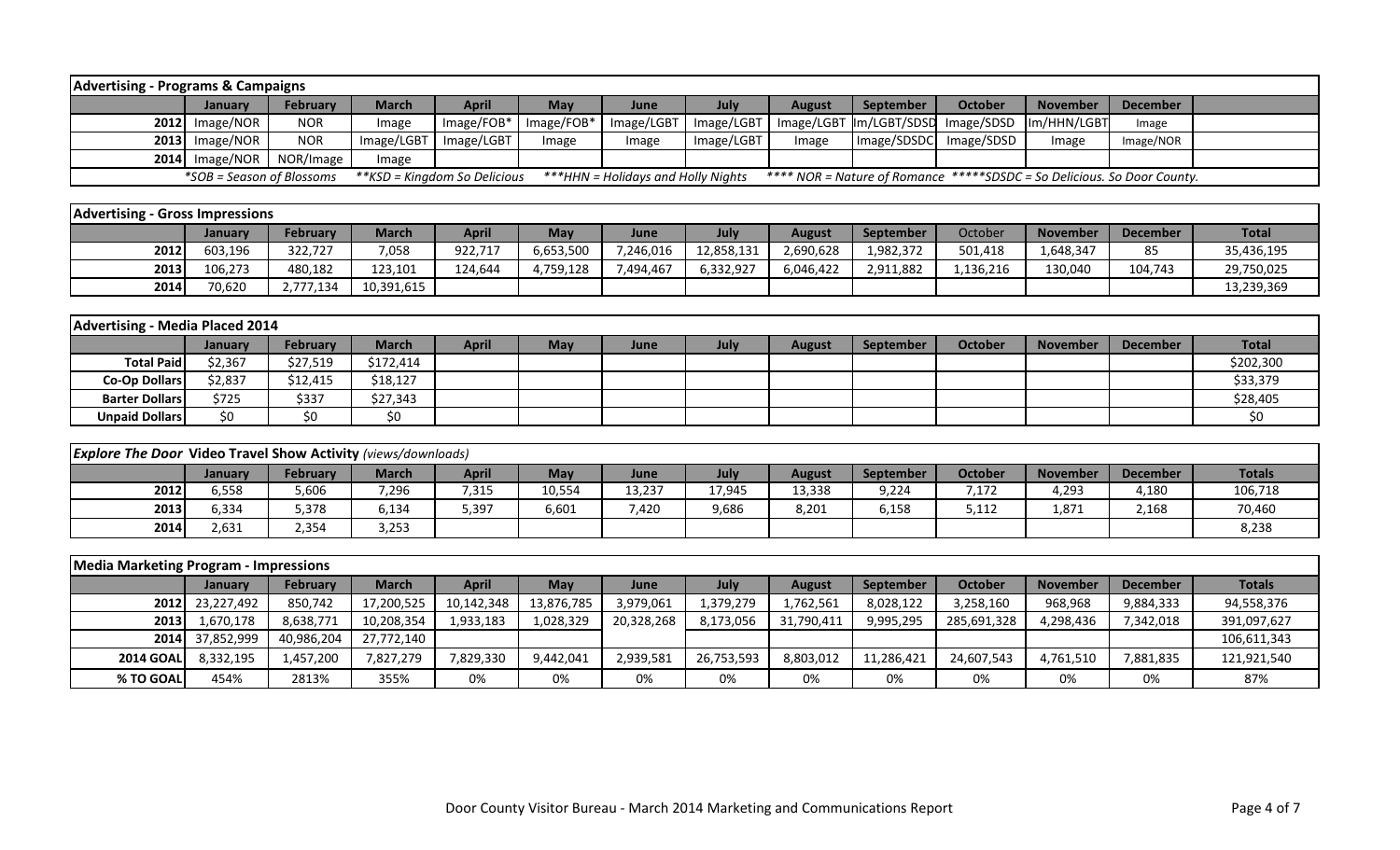|                                                       | Media Marketing Program - Ad Value Equivalency |                 |                             |              |           |                  |          |                           |                       |                            |                 |                             |               |  |
|-------------------------------------------------------|------------------------------------------------|-----------------|-----------------------------|--------------|-----------|------------------|----------|---------------------------|-----------------------|----------------------------|-----------------|-----------------------------|---------------|--|
|                                                       |                                                | <b>February</b> |                             | <b>April</b> | May       |                  | July     |                           |                       |                            | <b>November</b> |                             | <b>Totals</b> |  |
| 2012                                                  | January<br>\$794,635                           | \$38,569        | <b>March</b><br>\$1,066,547 | \$824,094    | \$182,636 | June<br>\$35,195 | \$16,126 | <b>August</b><br>\$79,036 | September<br>\$20,382 | <b>October</b><br>\$77,307 | \$57,513        | <b>December</b><br>\$24,852 | \$3,216,892   |  |
| 2013                                                  | \$13,829                                       |                 |                             |              |           |                  |          |                           |                       |                            |                 |                             |               |  |
|                                                       |                                                | \$50,527        | \$25,621                    | \$51,532     | \$28,678  | \$44,542         | \$59,408 | \$1,400,537               | \$30,423              | \$149,500                  | \$50,362        | \$72,869                    | \$1,977,828   |  |
| 2014                                                  | \$104,143                                      | \$93,897        | \$503,719                   |              |           |                  |          |                           |                       |                            |                 |                             | \$701,759     |  |
| <b>Media Marketing Program - Visiting Journalists</b> |                                                |                 |                             |              |           |                  |          |                           |                       |                            |                 |                             |               |  |
|                                                       | January                                        | <b>February</b> | <b>March</b>                | <b>April</b> | May       | June             | July     | <b>August</b>             | September             | <b>October</b>             | <b>November</b> | <b>December</b>             | <b>Totals</b> |  |
| 2012                                                  | $\Omega$                                       | 16              | $\Omega$                    | 0            | 13        | 17               | 0        | 0                         | 11                    | 15                         | $\Omega$        | $\mathbf{0}$                | 72            |  |
| 2013                                                  | $\mathbf 0$                                    | 11              | $\mathbf 0$                 | $\mathbf{1}$ | 13        | 22               | 9        | 6                         | 5                     | 11                         | $\mathbf 0$     | $\Omega$                    | 78            |  |
| 2014                                                  | $\Omega$                                       | 9               | $\mathbf 0$                 |              |           |                  |          |                           |                       |                            |                 |                             | 9             |  |
| <b>2014 GOAL</b>                                      |                                                | 12              |                             |              | 8         | 20               | 6        | 6                         | $\overline{4}$        | 14                         |                 |                             | 70            |  |
| % TO GOAL                                             |                                                | 75%             |                             |              | 0%        | 0%               | 0%       | 0%                        | 0%                    | 0%                         |                 |                             | 13%           |  |
|                                                       |                                                |                 |                             |              |           |                  |          |                           |                       |                            |                 |                             |               |  |
|                                                       |                                                |                 |                             |              |           |                  |          |                           |                       |                            |                 |                             |               |  |
| <b>Group Tour Contacts</b>                            |                                                |                 |                             |              |           |                  |          |                           |                       |                            |                 |                             |               |  |
|                                                       | January                                        | February        | <b>March</b>                | <b>April</b> | May       | June             | July     | <b>August</b>             | September             | <b>October</b>             | <b>November</b> | <b>December</b>             | <b>Totals</b> |  |
| 2012                                                  | 122                                            | 106             | 78                          | $\Delta$     | 9         | 100              | 21       | 21                        | 69                    | 30                         | 51              | 47                          | 658           |  |
| 2013                                                  | 87                                             | 314             | 127                         | 83           | 538       | 49               | 9        | 213                       | 31                    | 83                         | 145             | 42                          | 1,721         |  |
| 2014                                                  | 153                                            | 621             | 130                         |              |           |                  |          |                           |                       |                            |                 |                             | 904           |  |
| <b>2014 GOAL</b>                                      | 153                                            | 350             | 125                         | 110          | 125       | 75               | 75       | 250                       | 85                    | 160                        | 170             | 60                          | 1,738         |  |
| % TO GOAL                                             | 100%                                           | 177%            | 104%                        | 0%           | 0%        | 0%               | 0%       | 0%                        | 0%                    | 0%                         | 0%              | 0%                          | 52%           |  |
|                                                       |                                                |                 |                             |              |           |                  |          |                           |                       |                            |                 |                             |               |  |
| <b>Group Tour Inquiries</b>                           |                                                |                 |                             |              |           |                  |          |                           |                       |                            |                 |                             |               |  |
|                                                       | January                                        | February        | <b>March</b>                | <b>April</b> | May       | June             | July     | <b>August</b>             | <b>September</b>      | <b>October</b>             | <b>November</b> | <b>December</b>             | <b>Totals</b> |  |
| 2012                                                  | 26                                             | 19              | 10                          | 5            | 9         | 27               | 25       | 16                        | $\overline{7}$        | 8                          | 15              | 21                          | 188           |  |
| 2013                                                  | 22                                             | 9               | 6                           | 8            | 72        | 4                | 9        | 20                        | 14                    | 8                          | 8               | $\overline{7}$              | 187           |  |
| 2014                                                  | 29                                             | 34              | 8                           |              |           |                  |          |                           |                       |                            |                 |                             | 71            |  |
| <b>2014 GOAI</b>                                      | 18                                             | 45              | 8                           | 8            | 25        | 8                | 15       | 23                        | 20                    | 9                          | 5               | 5                           | 189           |  |
| % TO GOAL                                             | 161%                                           | 76%             | 100%                        | 0%           | 0%        | $0\%$            | 0%       | $0\%$                     | 0%                    | $0\%$                      | $0\%$           | 0%                          | 38%           |  |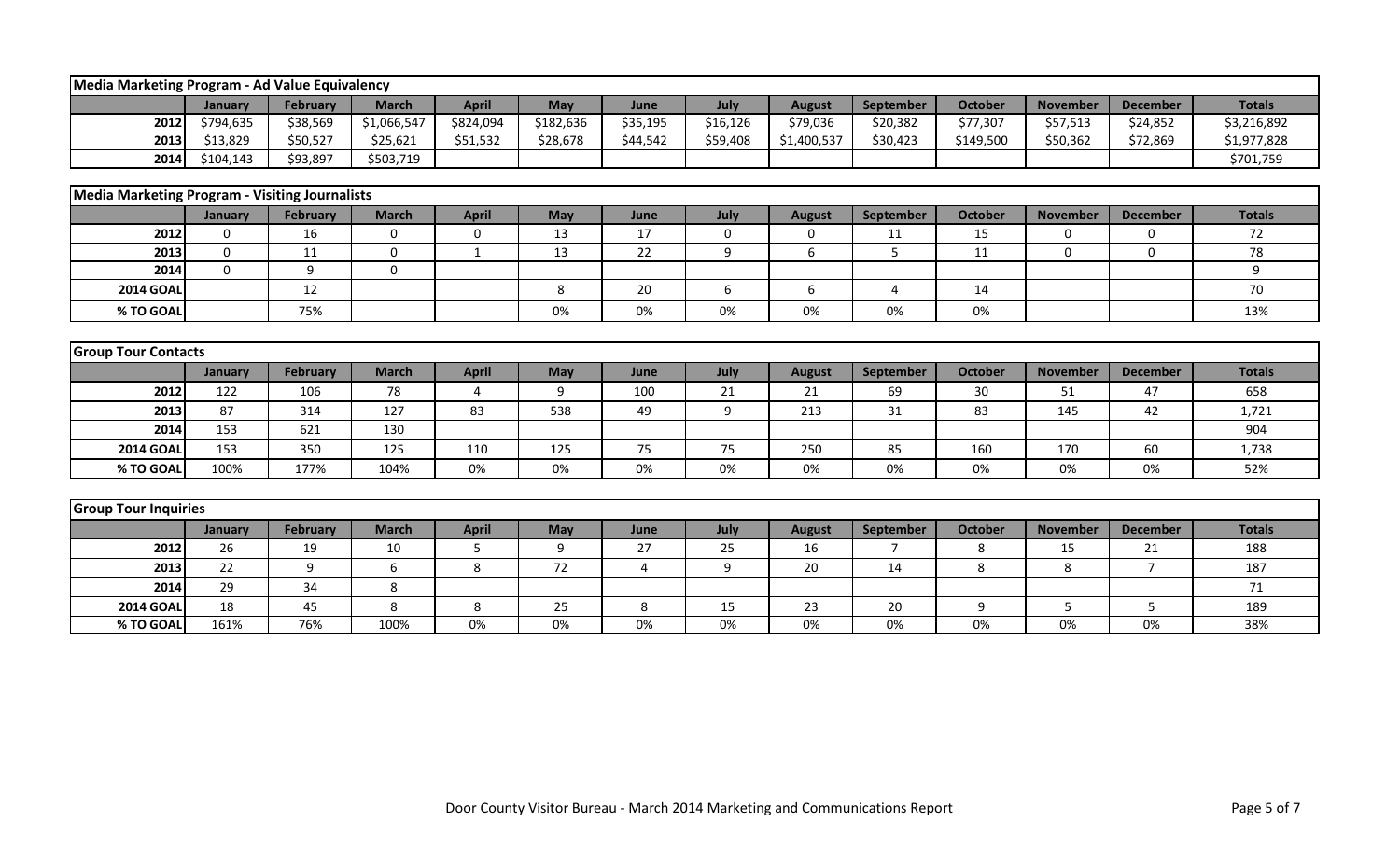| <b>Meeting/Event Planner Contacts</b>  |              |                 |              |              |             |              |             |               |                  |                |                 |                 |                |
|----------------------------------------|--------------|-----------------|--------------|--------------|-------------|--------------|-------------|---------------|------------------|----------------|-----------------|-----------------|----------------|
|                                        | January      | <b>February</b> | <b>March</b> | <b>April</b> | May         | June         | July        | <b>August</b> | September        | October        | <b>November</b> | <b>December</b> | <b>Totals</b>  |
| 2012                                   | 115          | 45              | 52           | 30           | 214         | 30           | 55          | 95            | 74               | 114            | 73              | 117             | 1,014          |
| 2013                                   | 75           | 43              | 131          | 40           | 307         | 79           | 147         | 144           | 124              | 197            | 59              | 61              | 1,407          |
| 2014                                   | 81           | 81              | 149          |              |             |              |             |               |                  |                |                 |                 | 311            |
| <b>2014 GOAL</b>                       | 75           | 65              | 110          | 60           | 250         | 75           | 125         | 156           | 100              | 200            | 90              | 95              | 1,421          |
| % TO GOAL                              | 108%         | 125%            | 135%         | 0%           | 0%          | 0%           | 0%          | 0%            | 0%               | 0%             | 0%              | 0%              | 22%            |
|                                        |              |                 |              |              |             |              |             |               |                  |                |                 |                 |                |
| <b>Meeting/Event Planner Inquiries</b> |              |                 |              |              |             |              |             |               |                  |                |                 |                 |                |
|                                        | January      | <b>February</b> | <b>March</b> | <b>April</b> | May         | June         | July        | <b>August</b> | <b>September</b> | <b>October</b> | <b>November</b> | <b>December</b> | <b>Totals</b>  |
| 2012                                   | 73           | 46              | 55           | 32           | 14          | 27           | 55          | 52            | 34               | 38             | 37              | 51              | 514            |
| 2013                                   | 67           | 43              | 37           | 40           | 52          | 79           | 63          | 64            | 72               | 49             | 29              | 24              | 619            |
| 2014                                   | 30           | 39              | 33           |              |             |              |             |               |                  |                |                 |                 | 102            |
| <b>2014 GOAL</b>                       | 59           | 48              | 63           | 44           | 45          | 50           | 70          | 75            | 44               | 44             | 50              | 33              | 625            |
| % TO GOAL                              | 51%          | 81%             | 52%          | 0%           | 0%          | 0%           | 0%          | 0%            | 0%               | 0%             | 0%              | 0%              | 16%            |
|                                        |              |                 |              |              |             |              |             |               |                  |                |                 |                 |                |
| <b>Trade Show Participation</b>        |              |                 |              |              |             |              |             |               |                  |                |                 |                 |                |
|                                        | January      | February        | <b>March</b> | <b>April</b> | May         | June         | July        | <b>August</b> | September        | October        | <b>November</b> | <b>December</b> | <b>Totals</b>  |
| 2012                                   | 1            | 2               | $\mathbf{0}$ | $\Omega$     | $\mathbf 0$ | $\mathbf{1}$ | $\mathbf 0$ | $\mathbf 0$   | 1                | 0              | $\Omega$        | $\Omega$        | 5              |
| 2013                                   | 1            | 1               | $\mathbf 0$  | $\mathbf{1}$ | $\mathbf 0$ | 0            | $\mathbf 0$ | $\mathbf 0$   | $\mathbf 0$      | $\overline{2}$ | 1               | 1               | $\overline{7}$ |
| 2014                                   | $\mathbf{1}$ | $\mathbf 0$     | $\mathbf 0$  |              |             |              |             |               |                  |                |                 |                 | $\mathbf{1}$   |
|                                        |              |                 |              |              |             |              |             |               |                  |                |                 |                 |                |
| Door County Welcome Center - Visitors  |              |                 |              |              |             |              |             |               |                  |                |                 |                 |                |
|                                        | January      | February        | <b>March</b> | <b>April</b> | May         | June         | July        | <b>August</b> | September        | <b>October</b> | <b>November</b> | <b>December</b> | <b>Totals</b>  |
| 2012                                   | 778          | 1,140           | 1,694        | 1,992        | 5,154       | 9,134        | 12,928      | 10,888        | 8,780            | 6,294          | 1,257           | 973             | 61,012         |
| 2013                                   | 613          | 1,057           | 1,258        | 1,565        | 4,514       | 8,201        | 13,047      | 12,260        | 8,305            | 7,451          | 1,415           | 1,075           | 60,761         |
| 2014                                   | 807          | 893             | 1,093        |              |             |              |             |               |                  |                |                 |                 | 2,793          |